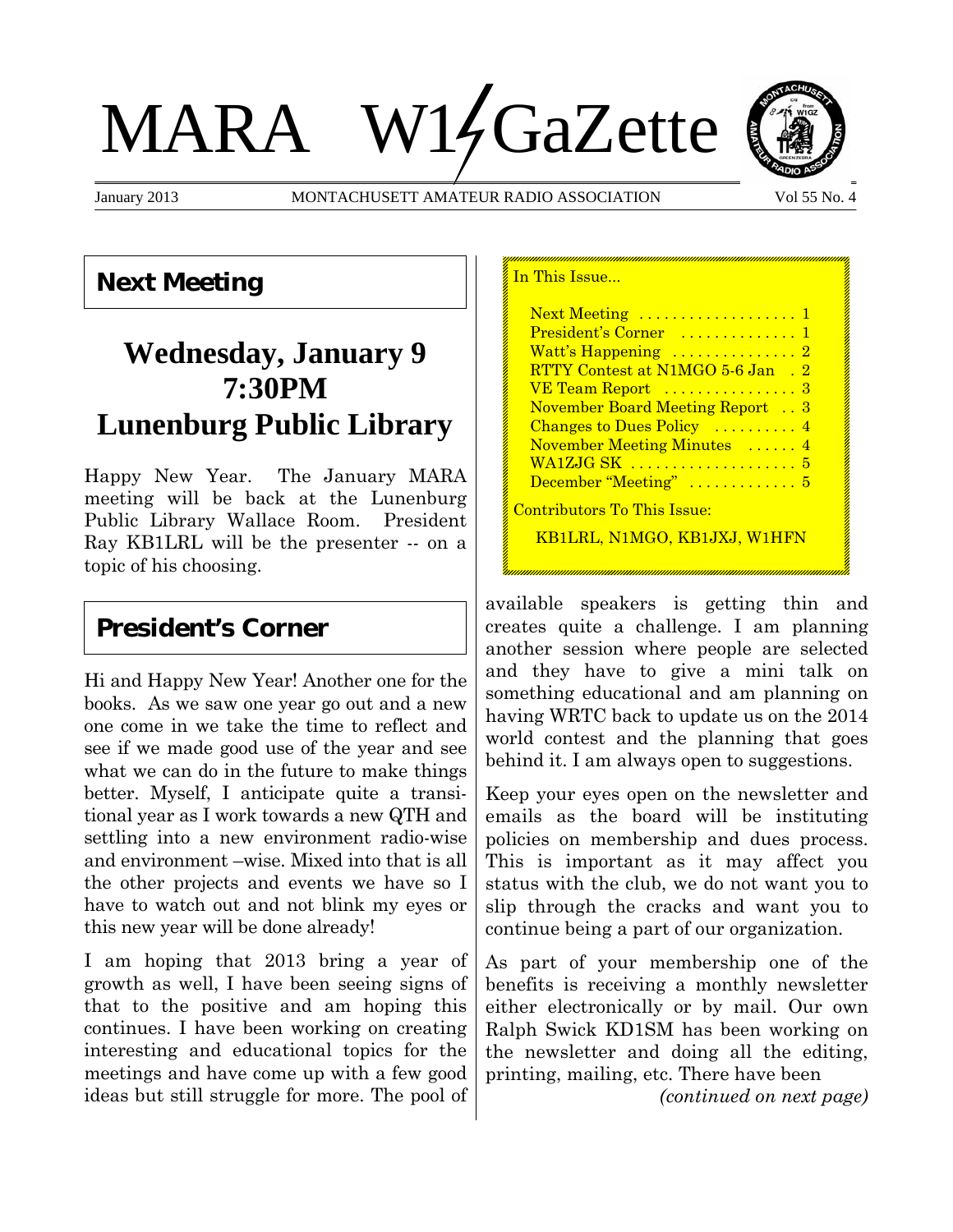## **Watt's Happening**

## **Sundays, 0800 local 5330.5** (ch 1) USB

Western Mass Emergency 60M Net Alternate frequencies are 5346.5 (ch 2), 5366.5 (ch 3), 5371.5 (ch 4), and 5403.5 (ch 5).

## **Sundays, 0830 local 3937**

Western Mass Emergency Net. Alternate frequency is 3942 in case of QRN, QRM, or frequency in-use. Also a good idea to scan up and down 10kHz if you cannot find the net.

**Sundays, 0900 local 145.45-** Montachusett Emergency Net

**Mondays, 2000 local 147.525 simplex** Worcester Emergency Simplex Net

**Tuesdays, 1930 local 145.37-** Templeton Emergency Net

**Wednesdays, 2100 local 28.341** Harvard Repeater Club 10 meter sideband net "Activity Night"

**Nightly, 2100 local 146.97-** Central Mass Traffic Net

**First Monday, 1900 local 3943, 7245** RACES Net

**First Wednesday, 2000 local 3915** K1ARC Red Cross Net http://www.qsl.net/k1arc/

**16 February 2013, Marlboro MA** Algonquin ARC

**17 February 2013, Westford MA** NEARC

Additional ham fest and flea market information can be found on the W1GSL New England Area Ham - Electronic Flea Market list at http://web.mit.edu/w1gsl/Public/ne-fleas

## **President's Corner**

## *(continued from page 1)*

times that the newsletter has not been able to happen as a result of his job or his Red Cross duties stretching him beyond his limits. I want to thank Ralph for his efforts and please consider volunteering submissions to the newsletter or maybe even looking to back him up when he is unable to make deadline.

That's enough chatter for now. Hope everyone made a New Year's resolution and will attend our meetings regularly. See you there.

73, Ray KB1LRL

## **RTTY Contest at N1MGO 5-6 Jan**

de Gordon N1MGO

I will be hosting a rtty contest this weekend [5 January] at my house (144 Wilder Rd. Leominster, MA). The contest starts at 13:00 and runs for 30 hours. We will be running 500 watts using my Elecraft K3 radio and KPA 500 amp.

All are welcome to come operate or just watch and learn about RTTY contesting, and the K3 radio.

Please let me know when you are coming so KB1JXJ can plan the food accordingly!!

Gordon N1MGO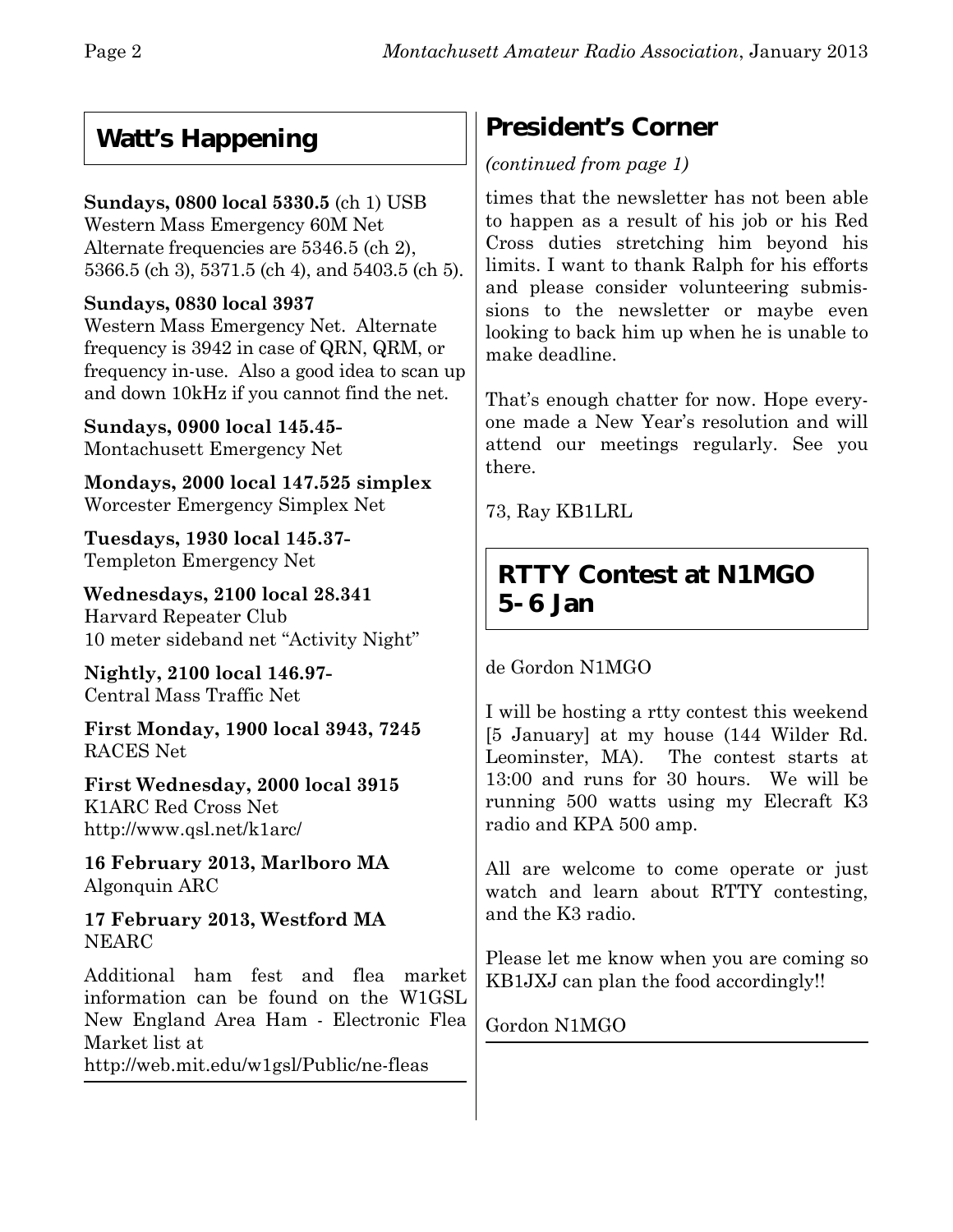## TheMARA W1/GaZette

is published by the Montachusett Amateur Radio Association just prior to the monthly meeting. The newsletter is distributed free to members and friends of Amateur Radio.

Contents copyright © 2013, MARA. Permission to use in other Amateur Radio publications with credit to MARA is hereby granted.

The deadline for materials to appear in the W1/GaZette is noon on the Sunday before the first Wednesday of the month.

#### **NEWSLETTER STAFF:**

| Editors:   | <b>Ralph Swick KD1SM</b>    |
|------------|-----------------------------|
|            | 978-582-7351 kd1sm@arrl.net |
| Webmaster: | Paul Upham KD1YH            |

#### **MEMBERSHIP INFORMATION:**

|                     | Club Secretary: Barry Fox W1HFN            |                      |
|---------------------|--------------------------------------------|----------------------|
| <b>Annual Dues:</b> | Regular<br>Family<br><b>Fixed income</b>   | \$25<br>\$30<br>\$15 |
| Meetings:           | 2nd Wednesday, 7:30pm<br>September to June |                      |

Mailing address: MARA PO Box 95 Leominster, MA 01453 Web site: http://www.w1gz.org/

#### **OFFICERS:**

| Ray Lajoie, KB1LRL<br>rplajoie@comcast.net        | President             |
|---------------------------------------------------|-----------------------|
| Tom Antil, AB1GF                                  | <b>Vice President</b> |
| Barry Fox, W1HFN<br>foxbw@comcast.net             | Secretary             |
| Gordon LaPoint, N1MGO<br>n1mgo@arrl.net           | Treasurer             |
| Charlie Cayen, KT1I<br>kt <sub>1</sub> i@arrl.net | Trustee               |
| MARA owns and operates the W1GZ repeater on       |                       |

145.45 (CTCSS 74.4) in Fitchburg.

## **VE Team Report**

The MARA Volunteer Examiner Team conducted its final exam session of 2012 on Boxing Day -- December 26.

One license upgrade to General was earned, one license upgrade to Extra, and one former licensee who had allowed his license to lapse was re-licensed. Thanks to examiners Gary K1YTS, Gordon N1MGO, Paul KD1YH, and Ralph KD1SM.

The MARA VE Team conducted a total of 8 exam sessions in 2012 serving 24 candidates. Eight Technician licenses were earned, 10 General, and 5 Extra Class.

The Volunteer Examiners who served in 2012 and the number of sessions each served are: Tom K1JHC (7), Gary K1YTS (7), Ralph KD1SM (8), Paul KD1YH (8), John KK1X (6), Charlie KT1I (1), Don N1HVA (2), Gordon N1MGO (4), and Mary N1RKO (1). Thanks to each of you for this service to the Amateur Radio community.

## **November Board Meeting**

Minutes of the Board of Directors Meeting Montachusett Amateur Radio Association

13 Nov 2012

The meeting was called to order by Ray at 7:30PM.

The main topic of discussion was the need for speakers at our monthly meetings. Gordon has volunteered to take the Nov meeting with a presentation on digital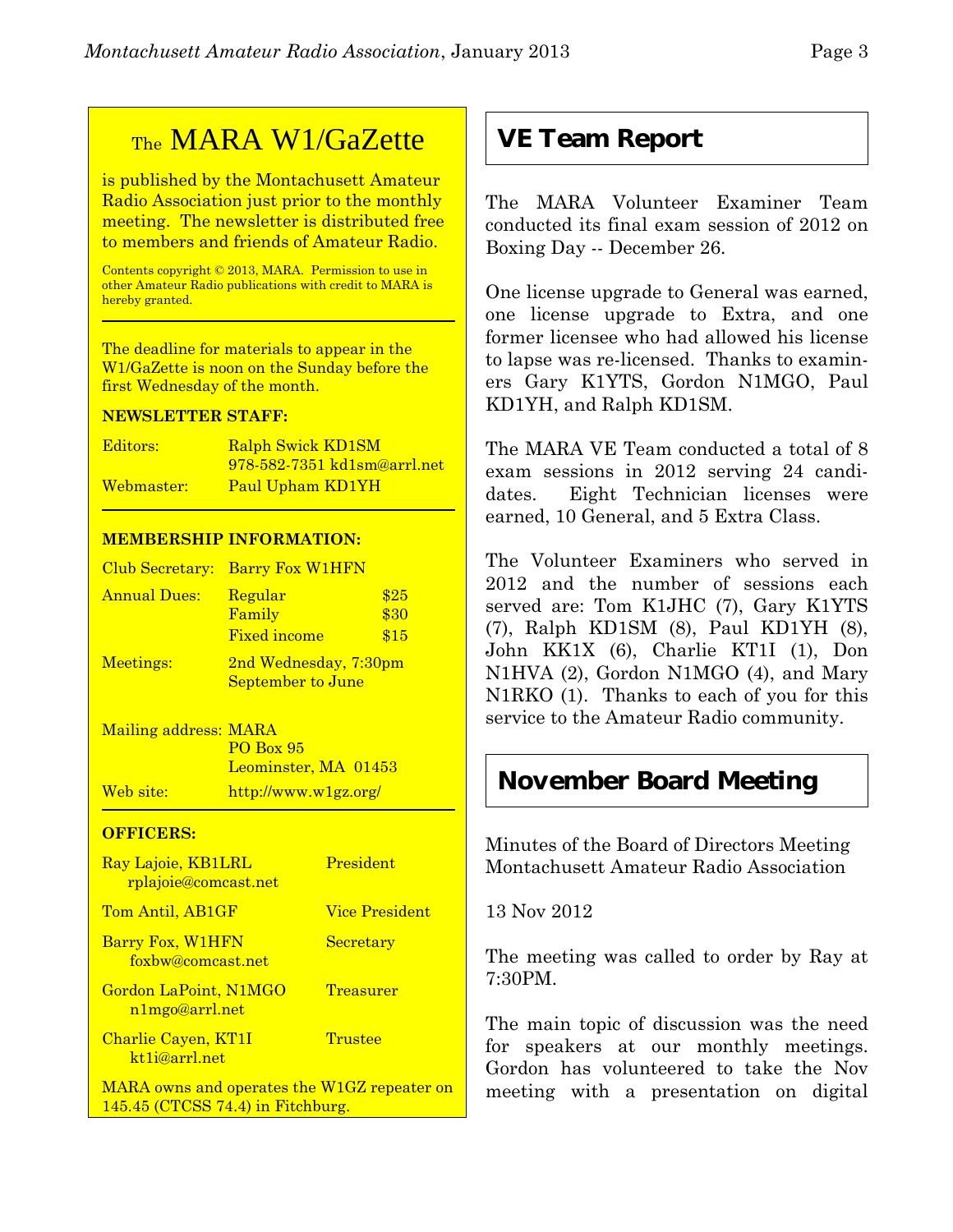modes. Charlie has contacted his son about someone in his club doing a presentation on Summits On the Air (SOTA), we are waiting for a response. Barry has agreed to contact Anderson Power Products in Sterling regarding a demo of the proper methods of attaching wire to their Power Pole connectors. The April meeting, and possibly others, will have the 5/10 minute mini-presentations from randomly picked members.

The December meeting / get-together will be held at Gordon and Pauline's QTH. Those attending are requested to bring a desert and Yankee Swap gift not to exceed \$10-\$15.

Meeting adjourned at 8:00PM.

Respectfully Submitted, Barry, W1HFN Secretary

## **Changes to Dues Policy**

de Ray KB1LRL

Our fiscal year runs from September to June with July and August off. As a general rule dues for the upcoming year are to be paid in June. Over the course of time we have been pretty lenient about the membership and when they pay their dues. The time involved in managing this and the cost of postage is getting to be challenging. With that the board has decided to implement the following policy.

 Dues for the following year will be paid at the June meeting. We will make every effort to remind all prior to the June meeting. Those who do not will be reminded 2 times afterwards. After the December meeting if there has been no activity you will be considered inactive and dropped from the membership list and no mailings will be sent.

- You are now given notice at this time to correct your status if you need to. If after March 2013 there is no activity we will edit the membership list as necessary.
- This is by no means you are banned from club functions. We will always welcome you to the meetings and functions, But you will be denied voting privileges and cannot hold an officer's position, and again no emails or newsletters.

Thank you in advance. If there are any questions feel free to email me at rplajoie@comcast.net

Ed. Note: Webmaster Paul KD1YH has put a copy of the membership list at http://www.w1gz.org/mara%20members%20 2012-2013\_for%20web.htm

# **November Meeting Minutes**

Minutes of the Montachusett Amateur Radio Association Meeting

14 November 2012

The meeting was called to order at 7:30PM. Those in attendance were: Tom AB1GF, Mickey WI1Y, Gordon N1MGO, Ray KB1LRL, Paul KD1YH, Al KB1TNN, Tom K1JHC, Norm W1BYH, Charlie KT1I, Bill N1UZ, Ralph KD1SM, Gary K1YTS, Ken KB1UVP, Walter K1CMF, Barry W1HFN and welcome to "newbies" Bruce KB1YRS, Steve KB1YUP and Chris KB1WKT.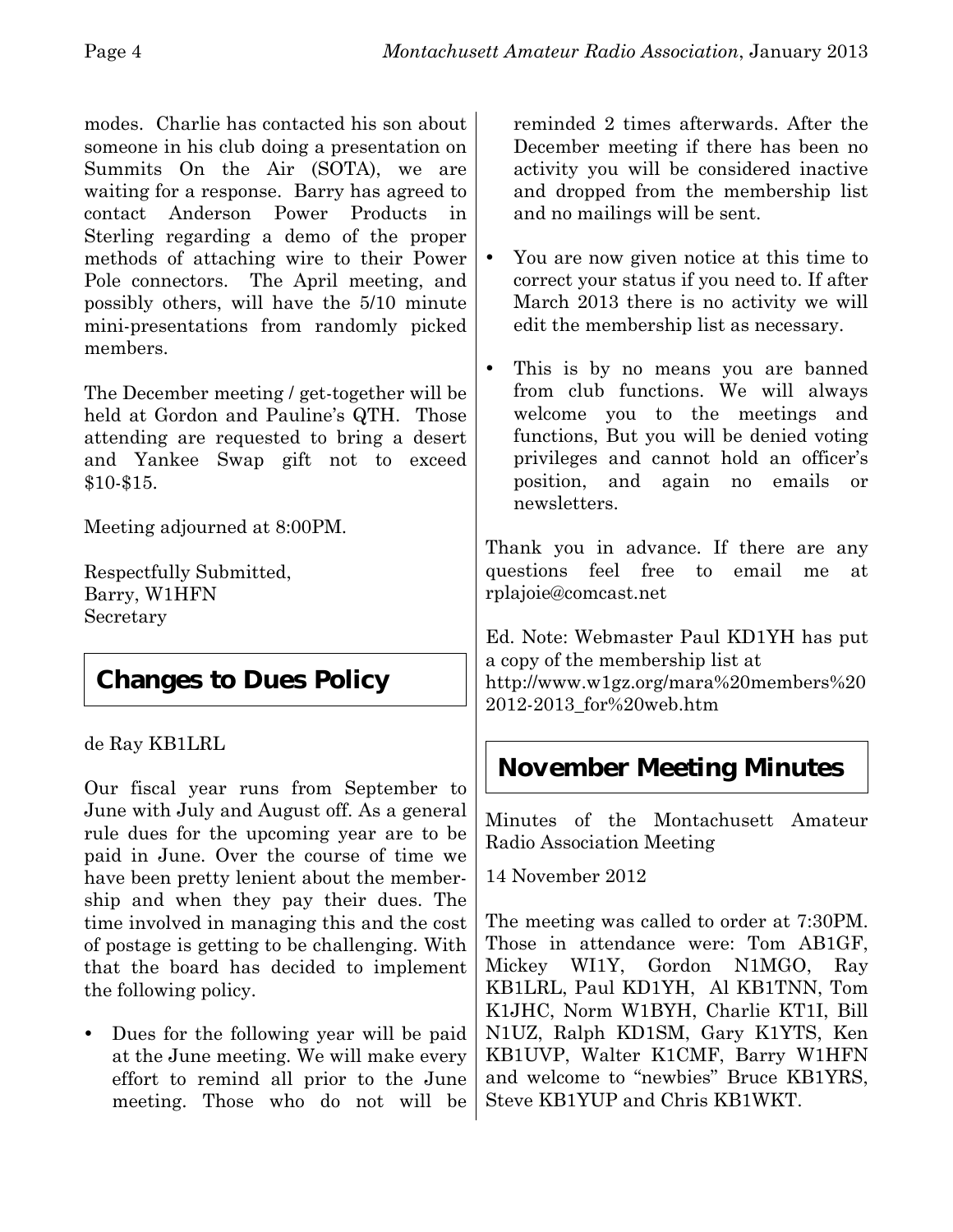Introductions were made with a short "my interests are" added to the name and call sign. The secretary made a motion to have the previous month's meeting minutes be accepted as printed in the newsletter. Seconded and passed. Treasurer's report, ending balance of \$1596.04 plus \$206.50 in the repeater fund. Motion to accept, seconded and passed.

A request was made by Ralph KD1SM to have the minutes from the Board Meetings submitted to be printed in the newsletter. The secretary will comply.

The December non-meeting / holiday gathering was announced, it will be held at the QTH of Gordon and Pauline 2 Dec. A vote of thanks was given to Bill N1UZ for providing the snacks and coffee for the meeting. Charlie KT1I has volunteered to provide same for the Jan meeting.

There was a ten minute break for goodies and socializing. After that, Gordon N1MGO gave a most interesting presentation on digital soundcard modes. He also passed around a HF radio to PC interface.

A motion to adjourned was made and seconded at 9:00PM.

Respectfully Submitted, Barry W1HFN Secretary

## **WA1ZJG SK**

Bobby Barrett WA1ZJG became a silent key on December 22. Bobby was a very accomplished machinist. He and Alda have hosted the Harvard 145.41 repeater at their home for many years.

## **December Meeting**

The traditional December holiday party was hosted by Pauline KB1JXJ and Gordon N1MGO at their home. It featured good fellowship, great refreshments, and the always-fun Yankee Swap.

All photos courtesy KB1JXJ and N1MGO

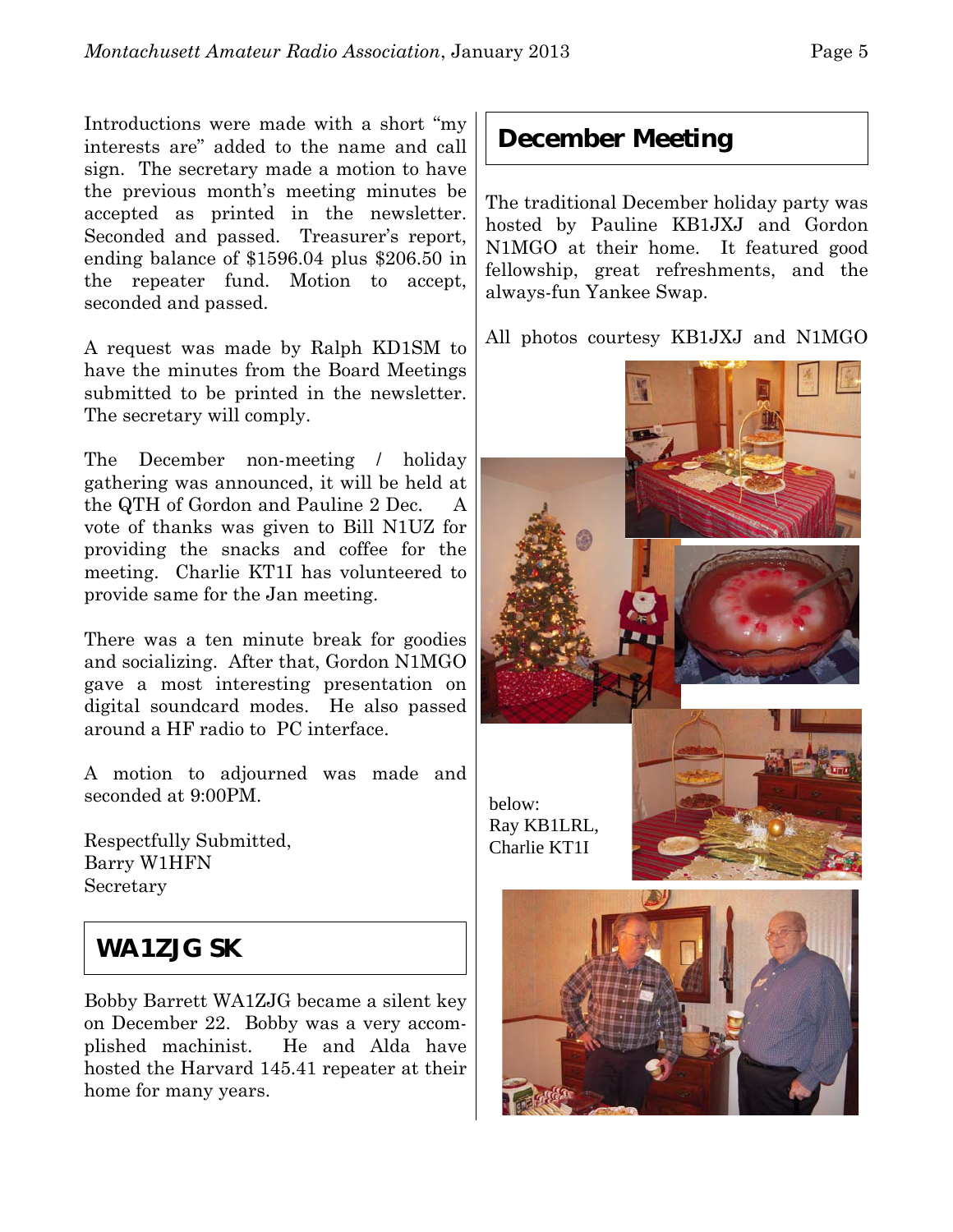

Right: Ray KB1LRL helps Pauline KB1JXJ pull the next Swap recipient Below: Ray ponders the contents of his selection.





Above: Carolyn Rivers, Mary Westover Left: Norm Rivers W1BYH Below: Barry Fox W1HFN







Left: Paul Doherty N1QDX, Gordon Lapoint N1MGO, Norm Rivers W1BYH



Above: Ray makes a swap. Left: Patty wonders if she'll get to keep it



Above and right: the group gathers for the Yankee Swap



Above: Al KB1TNN and Penny Faul Left: Steve (guest of Norm W1BYH) displays his find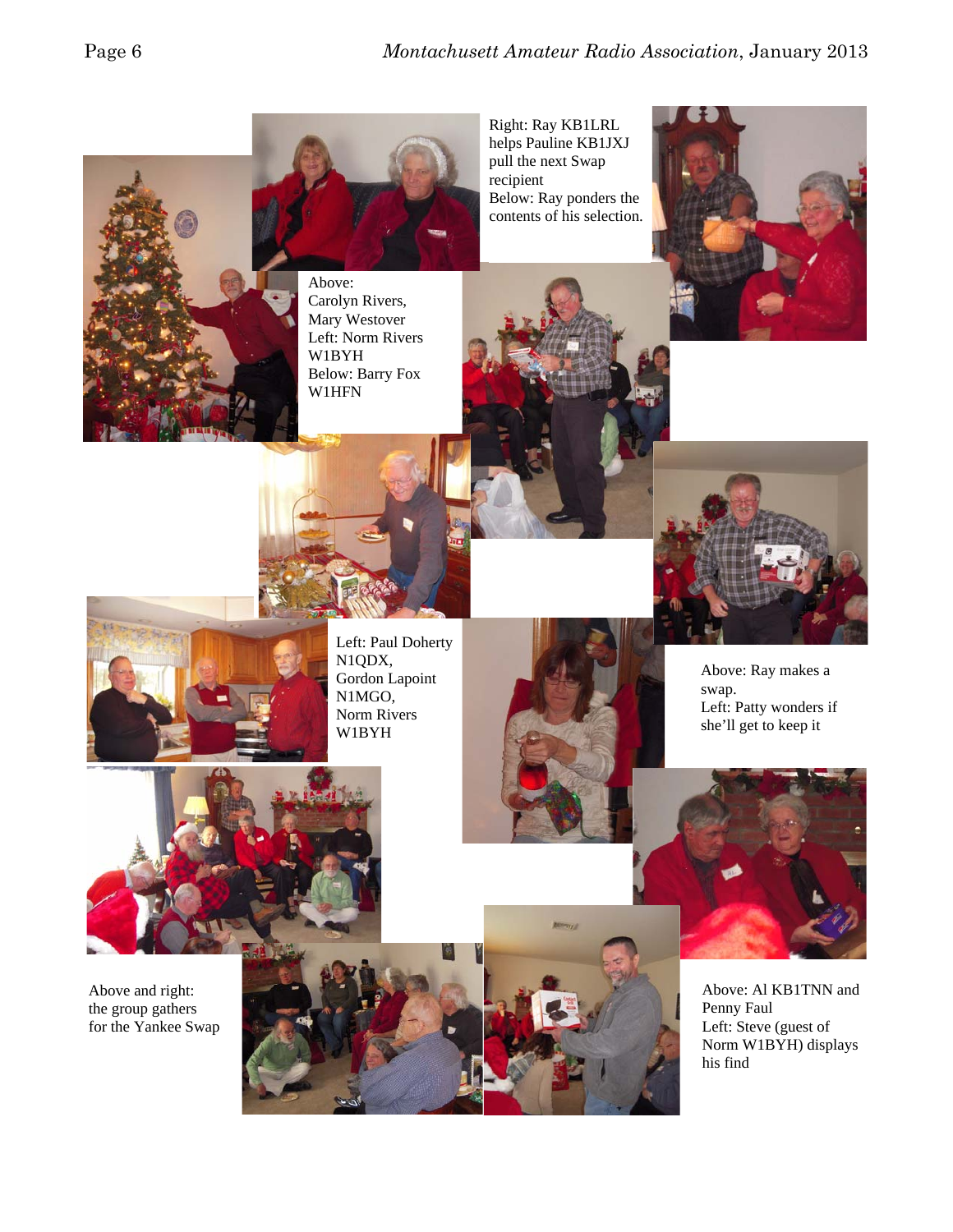









Top row: Doris & Tom K1JHC, Paul KD1YH, Nancy KB1KEF

Above left: Walter K1CMF models a hat, (center) Gordon N1MGO, (right) Steve, Bruce KB1YRS, Tom AB1GF, and Ray KB1LRL

Left and below left: Gary K1YTS, Don W1IBJ, Al KB1TNN

Below right: Barry W1HFN contemplates a swap



#### Participating:

Gordon N1MGO Pauline KB1JXJ Charlie KT1I Ray KB1LRL Don W1IBJ Bruce KB1YRS Walter K1CMF Mickey W1IY and Mary Tom K1JHC & Doris Norm W1BYH & Carolyn Paul KD1YH & Patty Al KB1TNN & Penny Barry W1HFN & Paula Gary K1YTS & Nancy KB1KEF Paul N1QDX & MaryAnn Steve & Sandy